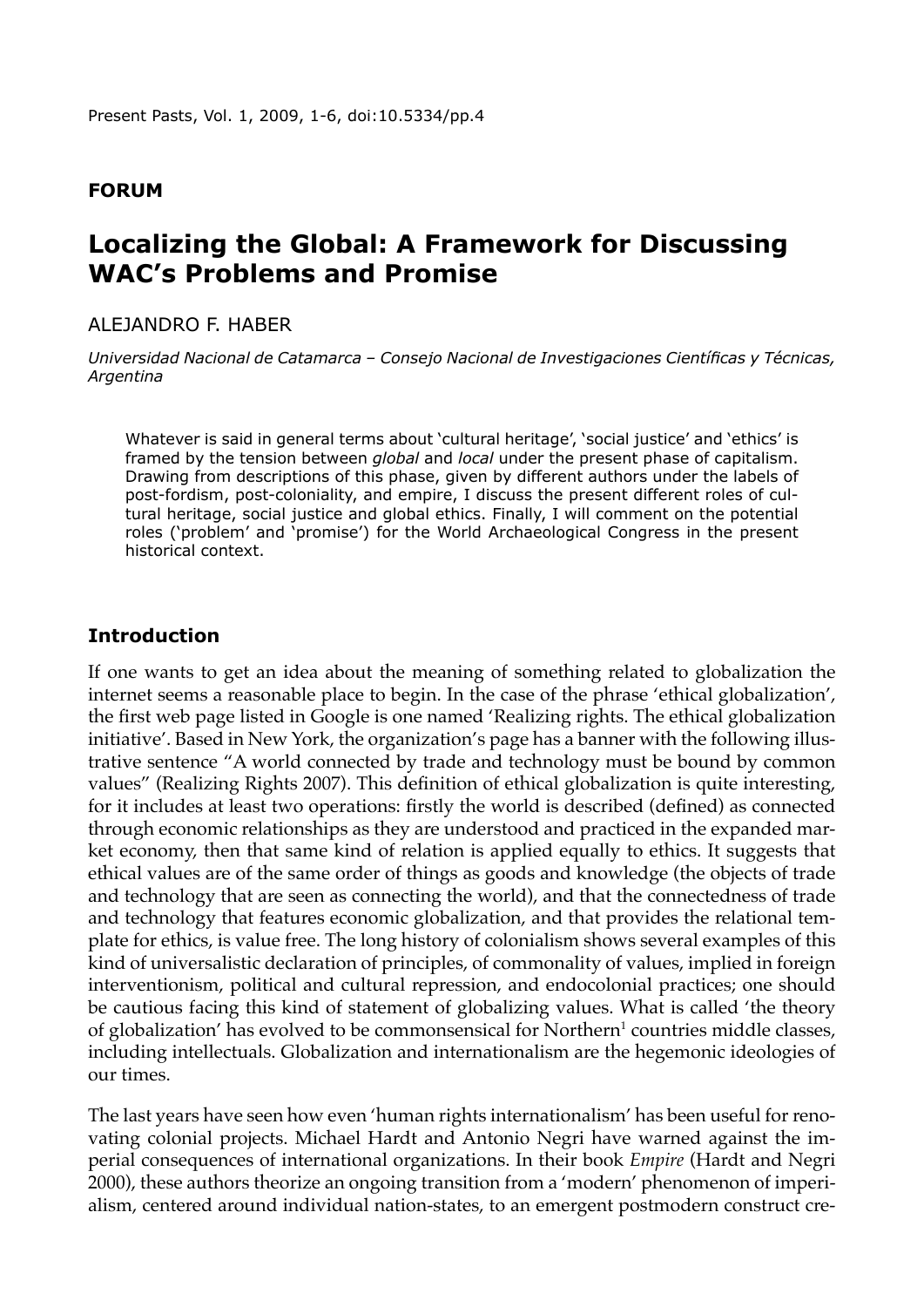ated amongst ruling powers which the authors call Empire, with different forms of warfare. 'Empire' today does not mean anything like what we have commonly understood by the word. It occupies no lands; it has no center (not even in Washington); it doesn't depend on tightly controlled satellite governments; it is a postmodern entity (Walzer 2003). The market operates to allow richer states to acquire and use the resources of poorer states - not independently of politics but without reliance on political domination. If it didn't do that, we would be much less critical of the market than we are (Walzer 2003).

The Empire is constituted by a monarchy (the United States and the G8, and international organizations such as NATO, the IMF or the WTO), an oligarchy (the multinational corporations and other nation-states) and a democracy (various NGOs and the United Nations). Nicolas Guilhot (2005) explores how the U.S. government, the World Bank, political scientists, NGOs, think tanks, and various international organizations have appropriated the movement for democracy and human rights to export neoliberal policies throughout the world. His work describes the various symbolic, ideological, and political meanings that have developed around human rights and democracy movements. Guilhot suggests that these shifting meanings reflect the transformation of a progressive, emancipatory movement into an industry, dominated by 'experts' hidden in positions of power.

As seen from these variously Marxist-oriented theories, there is nothing 'ethical' in globalization, but the 'ethical globalization' itself should be considered as symptomatic of the ongoing imperial expansion. Moreover, 'ethics' as phrased in an internationalist context calls for responsibility, that is, the burden of imperial power is to exercise itself on marginal or poor countries and/or groups. But Imperial power does not need to be enacted as political domination: claimed by the responsibility (democracy), the conditions set by the threat of power (monarchy), are related to the alienation of local resistances to global market economy, which the final goal of globalization (oligarchy). But even these theories fail to unmask the localized character of imperial power, which likes itself to be represented as global. Henry Kissinger was clear enough when he said, in a speech in 1999, that 'globalization' is another term for U.S. domination. It is in the context of 'globalization' as a representation of imperial power that the diverse versions of the *'mission civilizatrice'* have to be understood. Even the responsibility for social justice can be re-oriented in imperial terms.

The Empire is total, but economic inequality persists and grows, and as all identities are wiped out and replaced with a universal one, the identity of the poor persists. Our task should be in 'imagine[ing] resistance to the Empire', but the point of Empire is that it, too, is 'total' and that resistance to it can only take the form of negation – 'the will to be against'. Resistance to the Empire is to be co-opted by its power, so it should be constantly changing and moving.

# **Cultural heritage**

Given this context for analysis, I would like to go into a framework for re-thinking 'cultural heritage' and, concomitantly, WAC positions. The first dimension to be explored is: how is cultural heritage to be understood from the Empire theory? The Post-Fordist (or late capitalist) world economy is not centered on the circulation of physical commodities any more. Information and knowledge trading is in the process of gaining more and more place in the market economy. Information, as coded in genetics, remote-sensing data for metallic ore concentrations at trace-scale, and traditional knowledge of plants, animals and technologies, is shaping present areas of risk capitalist investment and earning. These areas of the market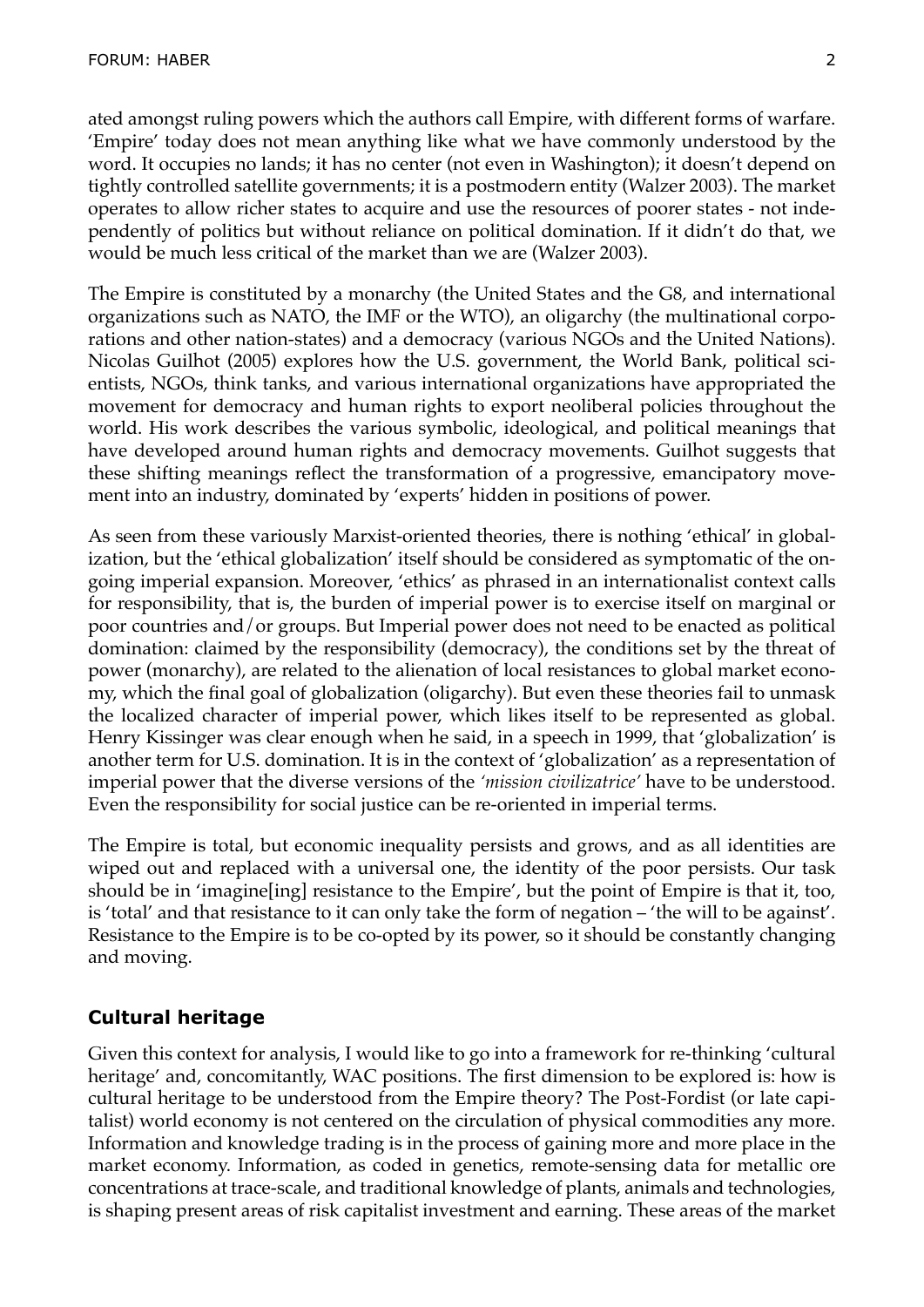economy usually imply the localization in particular settings of the otherwise invisible powers of imperial forces. Bio-surveying, geological surveying and organic tissues collection are several of the ways in which imperial forces are manifested in local settings. Large-scale mining projects are equally territorialized, albeit much more visibly. The tourist industry is another main area of market expansion: always looking for recently discovered places with authentic cultures and original pasts. The commoditization of cultural heritage is not a straightforward process. Organic remains can be mined for genetic material, artistic motifs can be mined for iconographic large-scale reproduction, and archaeological knowledge can be mined for re-creation in the tourist industry. In this process, archaeology intervenes in the sense of *de-territorialization* of local resources (knowledge and memory, as codified in different media) into the global market. In a second stage, global forces are *re-territorialized* in particular localities, usually recapitulating colonial discourses and categories (as is usually the case with the discourse of foreign aid for development, capital investment, or foreign intervention for other equally unselfish endeavors). Archaeology sometimes participates directly in re-territorialization projects. For example, in impact assessments of large-scale investment projects, or heritage industry development, but it usually participates indirectly, through the previous de-territorialization process that promoted local resources as global commodities.

The relationship of globalization with cultural heritage usually means cultural heritage being introduced in the market economy (commoditization of knowledge, certification of authenticity for the commoditized past and otherness). Through that relationship, local history becomes de-territorialized; following this the global market becomes territorialized as part of a local development project, for instance, tourism. This two-way process, which has the appearance of a secular history of colonialism, implies the promotion of the local as global and its re-territorialization in localities. The relationship between local and global is at the center of the process, and also in the focus of resistance to imperial power.

But there is a previous relationship between local and global in cultural heritage, and therefore in archaeology; this former relationship is as old as early colonialism (fifteenth and sixteenth centuries) and, in fact, provides the broader framework for global projects. The idea of one version of history as universally valid implies its validation against local histories, the imposition of one way of understanding history, our relationship with the past, and 'humanity' as self-projected towards the future. This epistemic dimension of colonialism –what has been called 'coloniality'- is not simply derived from colonial experiences, but is constitutive of colonialism itself (Quijano 2000). This idea of epistemic coloniality as constitutive of colonialism provides a broader framework for analyzing commonsensical ideologies of history, including its assumed driving forces and future trends, as for instance in the narratives of globalization. Archaeology is not only involved in the substantiation of colonial epistemic violence, but it may be understood as emanating as part of the colonial arsenal itself. An understanding of both colonial roots *and* colonial actual involvement of archaeological discipline provides an adequate measure of the revolutionary dimension and consequences of 1986 World Archaeological Congress and the offspring organization.

While WAC has been directly involved in developing respect to diversity and empowering the 'rights to historical self-determination' of indigenous peoples (which can be understood as a powerful contribution to political self-determination), they are still a long-way from the needed disarticulation of the dominance of the Western colonial paradigm of a lineal history trending to a (desired) future. This has a central importance facing the renewal of colonial projects as charted by large-scale mining. Large-scale mining, consisting in the removal of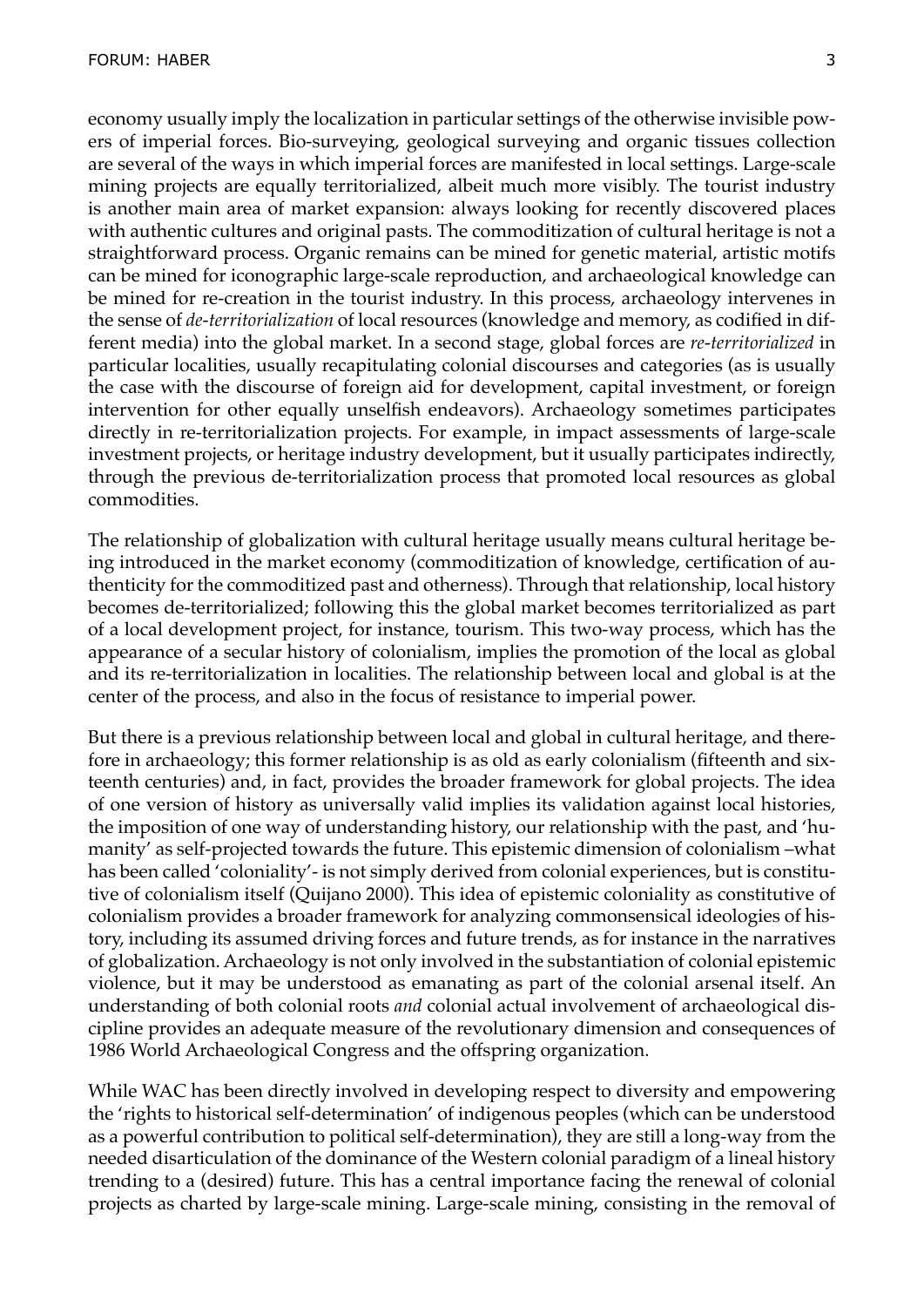gigantic amounts of soil, its fine-grained grinding and the selection of trace-scale metals through the use of great quantities of water and toxic substances, is very demanding of territory, energy and water. In the last 15 years large-scale mining has turned to Latin America and Africa as the main areas of investment expansion (and environmental and social depletion). This expansion of colonial projects has provoked the emergence of local resistance movements almost everywhere, as often there were people inhabiting the localities where large-scale mining settled, and living from the resources used and usually polluted by mining projects.

### **WAC**

Has the World Archaeological Congress, as an international movement for politically engaged knowledge of the human past and cultural heritage, involved as it is with the considerations of the social consequences of archaeology and the development of social justice, gone from being a weapon against power to being part of the arsenal of power itself? Following Guilhot, one should say that if WAC simply appropriates the movement for democracy and human rights to export neoliberal policies throughout the world, it might reflect the transformation of a progressive, emancipatory movement, into an industry dominated by 'experts' hidden in positions of power.

WAC's problem is directly related to being progressively aligned as one more of the new and proliferating NGOs, nongovernmental organizations, which defend universal values or collective interests, and play a still-to-be-defined part in global politics. The oppositional potential of WAC would be reduced accordingly with its shift towards 'moral intervention', which would be nothing else but a frontline force of imperial intervention. But WAC as an international organization can (and does) intervene in a contrary motion, addressing rights and values regarding 'cultural heritage' not in the margins, but in the center of the Empire. Addressing social justice in its relationship to cultural heritage in Europe and the United States and associated nuclei has a counter imperial potential completely different than addressing the same issues in the margins. Social justice should always retain a local focus for it to be something other than a colonial project. Any universalistic representation of social justice and being prepared for intervention is a straightforward way of justifying imperial projects. Colonial and imperial projects are always triggered by 'moral necessities' (like the concept of 'an idea' in Joseph Conrad's 'Heart of Darkness').

But also the theories behind internationalist discourse have the consequence of ontologizing categories that should be critically scrutinized. Because the categories, even the categories of identity, are an active part of colonial projects, their processual status should be focalized as a way of countering the reification effect of colonial discourse. Categories such as 'indigenous', for example, are a product of particular colonial discourses, and the way in which they are assumed as counter-colonial political identities are always locally contextualized. Historical othernesses are those that have evolved in interlocution with national states; firstly colonial and secondly independent ones. 'Indigenous', 'black' and 'white' have particular meanings depending on the concrete configurations of diversity of each national state (Segato 2002). The worldwide application of those categories, being a requisite for those collectives to be able to apply for benefits and rights, is nothing but the exportation of local (usually US) configurations of diversity represented as global. Failing to consider the local understandings of such categories might imply the imposition of an alien understanding of the self, and the consequent recapitulation and re-enactment of colonial discourses.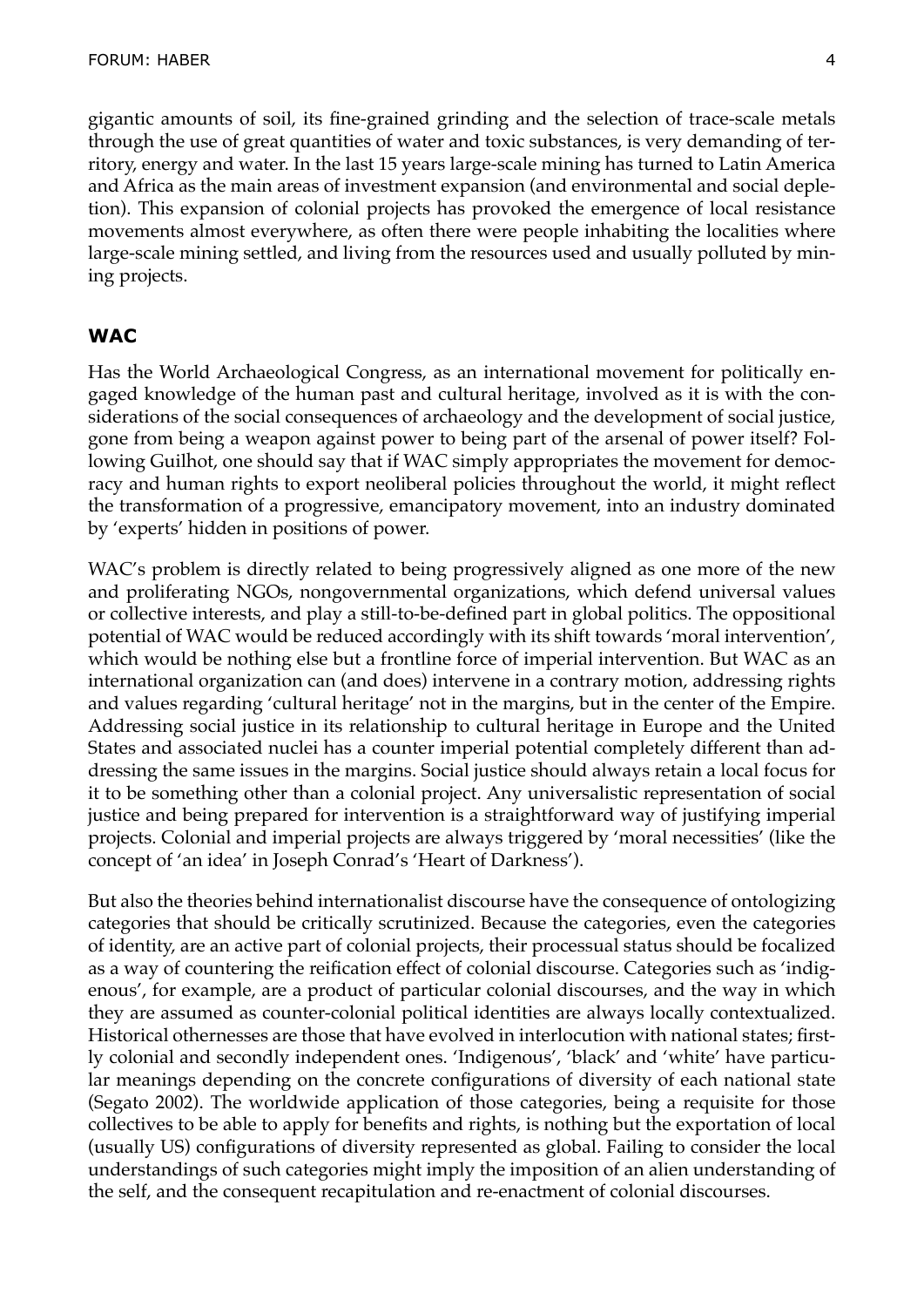A political reading of WAC in times of the Empire should include the consideration of the particular mechanics of Imperial power over local settings. That is, the Empire exerts its power in a direct way over particular local settings, leaving aside former intermediate powers, such as the national state for instance. That is the reason why the development of anti-Empire conflicts is equally verticalized: the forces of the Empire and the resistances against it are in a direct vertical relationship of one powerful to one powerless agent. The role of international organizations is usually to facilitate this kind of one-to-one vertical relationship ('trusted partnership' and 'brokerage', in the language of a major mining corporation), in which localities have little chance to exert successful resistance. Networking local resistances is, for that same reason, one of the most difficult but needed tasks at the present time. Again, WAC has a proven capacity for assuming such a networking task, as it has increasingly done in terms of regional and south-south networking. Horizontal networking at a local level can be a privileged focus for WAC involvement in large scale cultural heritage issues, avoiding it being co-opted by imperial powers as a feeder of the interventionist morality and global commoditizer of local heritages.

Also, the focus on the political rights of indigenous peoples concerning cultural heritage is of great potential in that sense; and it might be expanded to reinforce the local tethering of indigenous positions. But the application of the category of 'indigenous' is dependent on the specific history of production of otherness within particular self-understandings of each national society regarding its own colonial processes. Cultural and historical heritage is a privileged field of discourse for the affirmation and contestation of those processes of production of otherness, through which large scale colonial processes can either gain local grounding and reproduction or be resisted, redefined and contested by local communities. In that sense, the recognition of political rights to cultural heritage should be expanded to every descendant local community traditionally related to that cultural heritage, even if not recognized by the state as indigenous or if categorized within different frames of colonial production of otherness.

But because the global market is the primary ground of Imperial hegemony, we have to imagine a network that works through or against regulatory international agencies, such as UNESCO, and aim to constrain the power of capital while reinforcing the horizontal networking of local communities vertically affected by that power, in the way domestic social democracy did in the nineteenth and twentieth centuries.

To re-imagine WAC as a plural conversation of different localities is at the heart of the promise of WAC as a multi-sited place for encountering local subjectivities.

# **Acknowledgements**

A previous version of this paper was read at the Cultural Heritage, Social Justice and Ethical Globalization Symposium, Adelaide, 28-29 September 2007, convened by Claire Smith at the University of Adelaide. The meeting, co-organized by Women For WIK, was in part a forum for drawing attention to the Australian Government's intervention in Aboriginal communities in the Northern Territories, which involved both a moral 'justification' and mining interests. A couple of days after the conference, a group of WAC officers and myself met in a workshop with Rio Tinto people, following an invitation by the corporation to discuss their proposal of 'trusted partnership'. This paper was written as a way of making explicit my position regarding the partnership proposal, and in an effort to provide theoretical elements for a serious political discussion of it. The WAC Executive eventually